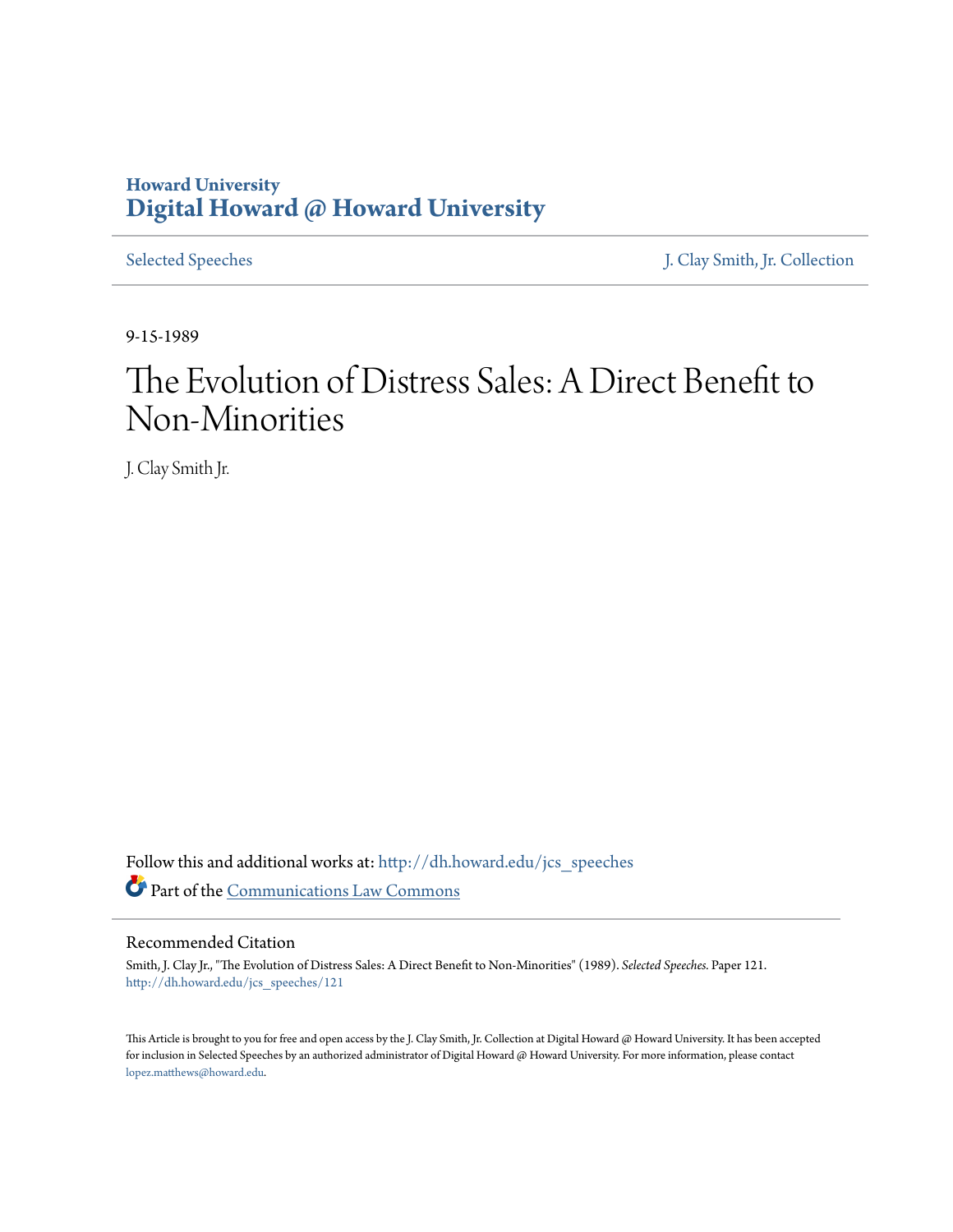$\cdot \cdot \cdot$ 

#### HEARINGS BEFORE THE SENATE COMMERCE COMMITTEE SUBCOMMITTEE ON COMMUNICATIONS HELD SEPTEMBER 15, 1989

## THE EVOLUTION OP DISTRESS SALES: A Direct Benefit to Ron-Minorities

by J. Clay Smith, Jr. Bsq. Erroll D. Brown, Bsq. Cynthia Mabry, Esq. and Lisa C. Wilson, Esq.

# ON BEHALF OF NATIONAL BAR ASSOCIATION1

#### I. INTRODUCTION

It is a pleasure to be here today before the Senate Subcommittee on Communications to discuss the state of minority ownership of broadcast facilities. A public discussion of this topic is quite timely in light of the recent decisions by the D.C. Circuit dealing directly with the validity of the FCC's minority enhancement policy and the FCC's distress sale policy. $2/$ 

- 1/ National Bar Association was founded in 1925, and is an organization comprised of Black lawyers across the United States. The National Bar Association has, for the last forty years, actively participated in the formation of the nation's telecommunications policy. J. Clay Smith, Jr.,<br>Esq. is currently a Professor of Law at Howard University School of Law in Washington, D.C. Erroll D. Brown, Esq. is currently an associate at O'Malley, Miles and Harrell in Landover, Maryland. Cynthia Mabry, Esq. is currently an associate at Crowell and Moring in Washington, D.C. Lisa C. Wilson, Esq. is currently an associate at Fisher, Wayland, Cooper and Leader in Washington, D.C. All views expressed are those of the authors and of the National Bar Association, and do not express the views of the authors' respective employers.
- $2/$ See Winter Park Communications, Inc. v. FCC, No. 88-1755 (D.C. Cir. April 21, 1989) (held, awarding qualitative enhancement credit to broadcast applicants that have minority ownership does not violate the equal protection clause of the Fifth Amendment); Shurberq Broadcasting of Hartford. Inc. v. FCC, No. 84-1600 (D.C. Circuit, March 31, 1989) (held, distress sale policy violates Fifth Amendment  $($  continued  $\ldots$  )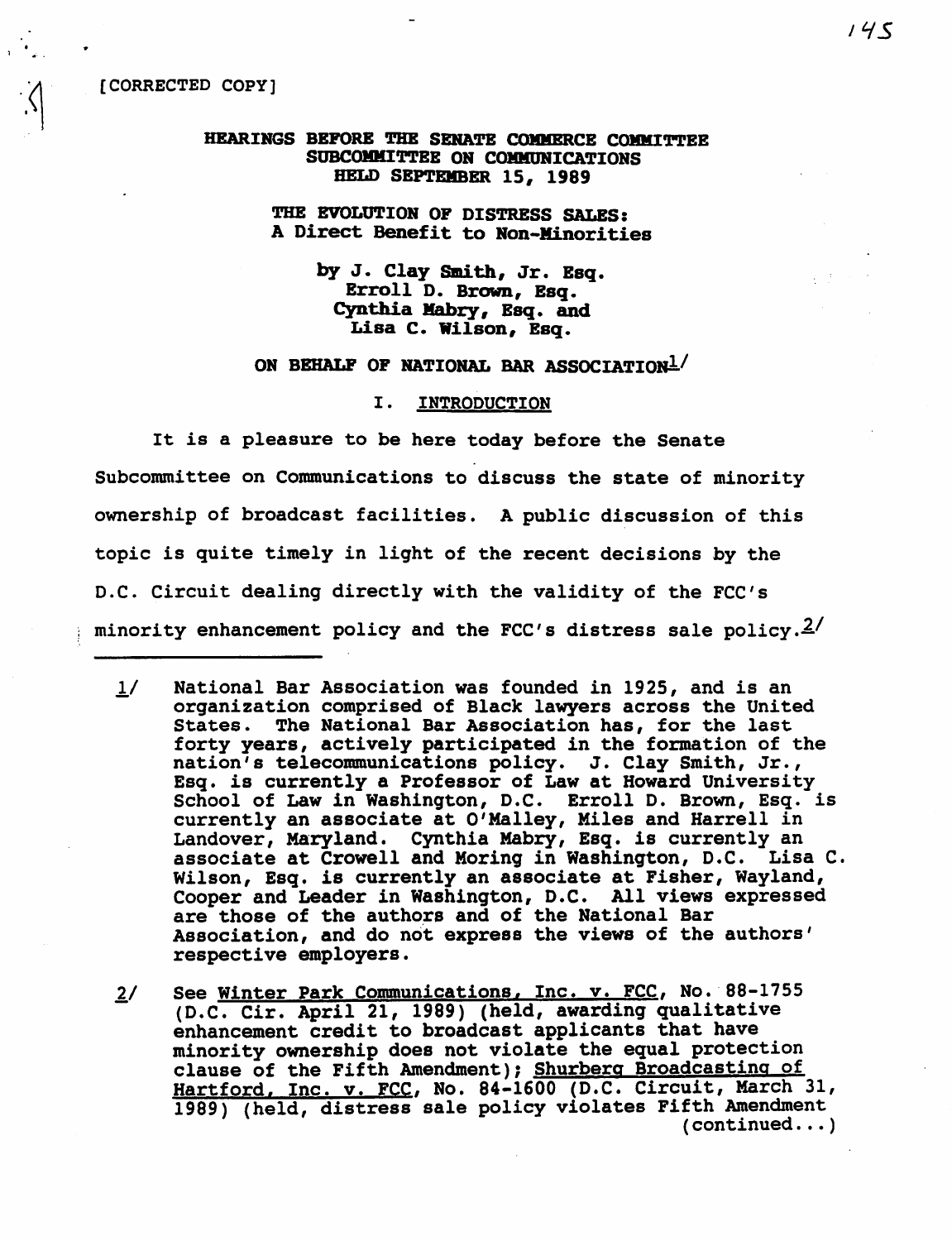As many of you are already aware, there has been, and there continues to be a dearth of minority owners of broadcast facilities. $3/$  The FCC recognized this fact in 1977 when Republican-appointed FCC Chairman Richard Wiley and Commissioner Benjamin Hooks held the first FCC Conference of Minority Ownership. This historical conference brought to the forefront a host of government officials, broadcasters and lawyers,  $4'$  and addressed the concern that minorities were not fairly represented in the broadcast marketplace. However, more importantly, the

> $2/$ (...continued) because program not narrowly tailored to remedy past discrimination or to promote program diversity).

÷,

- $\frac{3}{4}$  According to the Department of Minority and Special Services of the National Association of Broadcasters, the percentage of minority-owned broadcast facilities was 2.1% in 1986; only 1.45% of those facilities was Black-owned.
- 4/ FCC MINORITY OWNERSHIP TASK FORCE, CONFERENCE ON MINORITY OWNERSHIP IN BROADCASTING held April 25 and 26, 1977. (hereinafter referred to as "Conference") The Conference examined the reasons for the underrepresentation of minority owners, and explored ways to increase the number of minority owners. The conference brought together such persons as broadcasters Ragan Henry of Broadcast Enterprises, Skip Finley of Sheridan Broadcasting, Inc., Cathy Hughes formerly with WHUR-FM and now owner of WOL-AM, Washington, D.C., and Rene Anselmo with Spanish International Network; numerous government officials such as J. Clay Smith, Jr. then-Associate General Counsel at the FCC, Norman Blumenthal, then-Assistant General Counsel at the FCC, Roy Stewart, then-Chief of the Assignment and Transfer Branch, and Roderick Porter, then-Legal Assistant to FCC Chairman Richard Wiley; and other industry activists including Herbert Wilkins of Syndicated Communications, Inc., Curtis White, broadcast attorney, Harry Shooshan, then with the House Subcommittee on Telecommunications, Erwin Krasnow, then-General Counsel with the National Association of Broadcasters, Patti Grace, then-Community Affairs Director at the National Association of Broadcasters, Dr. Gloria<br>Walker, Dean, School of Communications Clark College, Atlanta, Georgia, and Dr. Lionel Barrow, Dean, School of Communications, Howard University, Washington, D.C.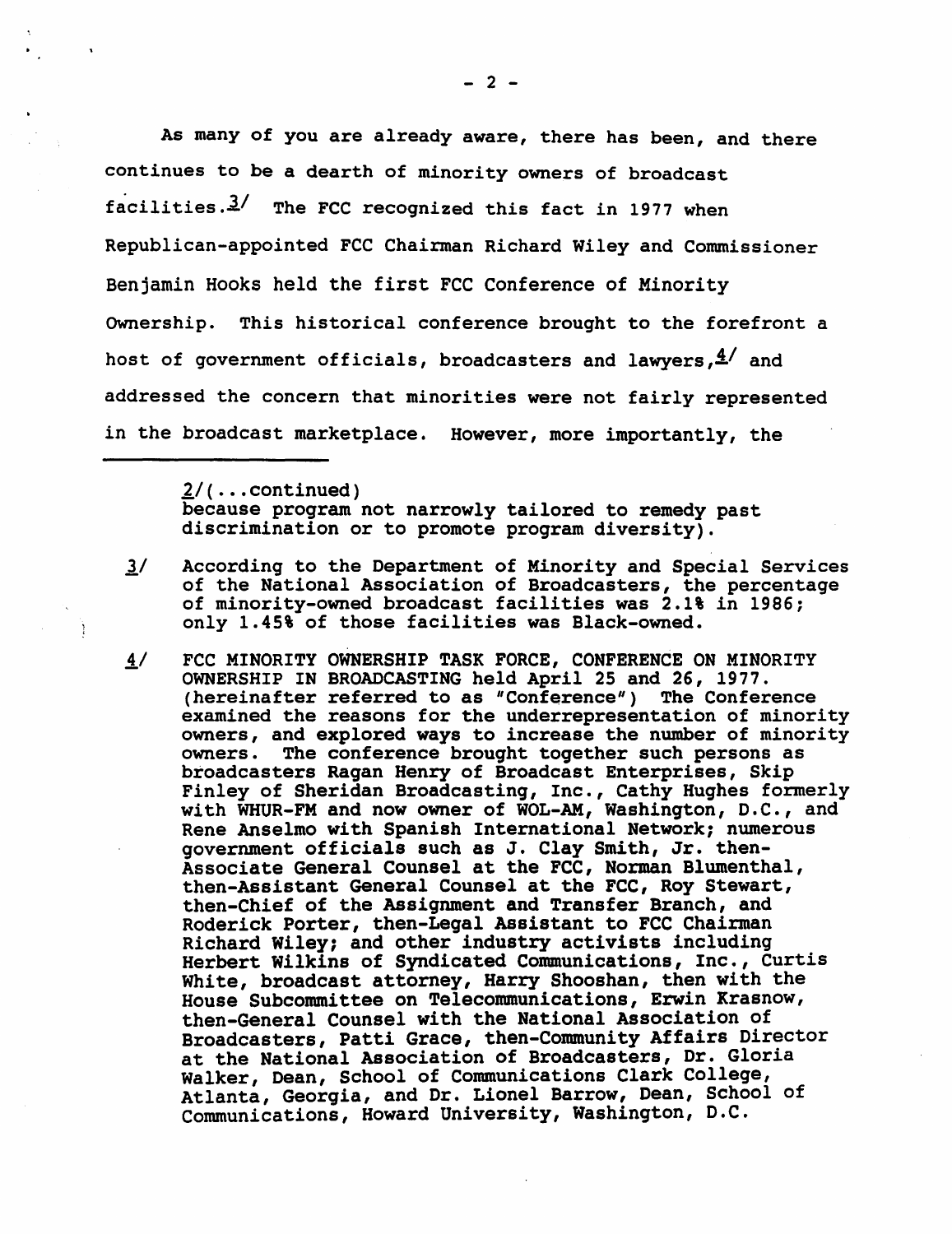Conference inspired new Commission policies that aimed to balance the scales of representation for minorities.

In May, 1978, the Commission issued a "Policy Statement on Minority Ownership of Broadcast Facilities.  $\frac{n5}{1}$  In the Policy Statement, the Commission acknowledged the minority enhancement credit provision espoused by the D.C. Circuit in two cases,  $TV-9$ v. FCC and Garrett v. FCC <sup>6</sup>/, and further stated that minority applicants engaged in broadcast hearings should be "afforded comparative merit... for construction permits where minority owners were to participate in the operation of the station.  $T^2$ However, because of the "continuation of the extreme disparity between representation of minorities in the population, and those in the broadcasting industry,  $\ldots$  further... action (was required]. " $\frac{8}{1}$  These two cases were the impetus for the ,Commission's policies aimed at closing the representational gap. These policies are the distress sale policy, and the tax certificate policy. Because of the D.C. Circuit's recent

- $5/$ See, Policy Statement, 42' RR 2d 1689 (1978) (hereinafter referred to as "Policy Statement")
- $6/$ See, TV-9 v. FCC. 495 F.2d 929 (D.C. Cir. 1973) (held, it is 'consistent with maximum diversification of ownership for FCC in comparative license proceedings to afford enhancement credit to an applicant who, not as mere token, but in good faith as broadening community representation, gives local minority group media entrepreneurship); Garrett Broadcasting Service v. FCC, 513 F.2d 1056 (D.C. Cir. 1975) (held, Black ownership and participation together are likely to bring about programming that is responsive to the needs of the Black citizenry, and this "reasonable expectation" without "advance demonstration", gives it relevance).
- $2/$ Policy Statement at 1694.

<u>Id.</u>  $\underline{8}$ /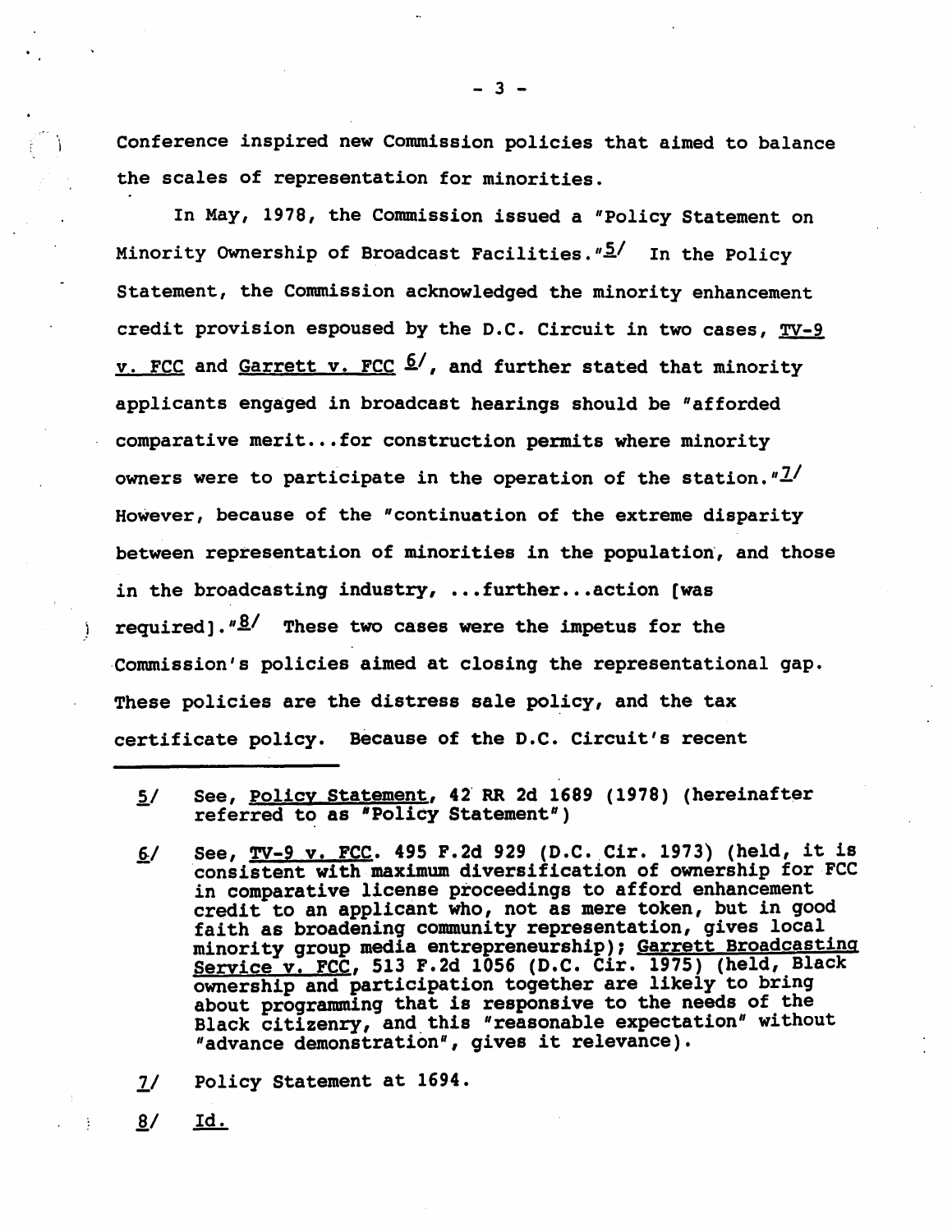decision to invalidate the distress sale policy on the grounds that it violates the Fifth Amendment's equal protection clause of the U.S. Constitution, these comments will focus specifically on this policy alone. $9/$ 

· .

# II. ORIGIN OF DISTRESS SALE POLICY

There has traditionally been an exception to establish Commission policy against approval of an application for assignment of license when there lies a question concerning the character qualifications of the licensee. In other words, there *is* precedent for permitting distress sales on various grounds. See, Radio San Juan, Inc., 45 FCC 2d 375 (1974) For example, the Commission has authorized the transfer of a license to a qualified assignee where the licensee has been adjudicated as bankrupt, the individuals charged with misconduct are disassociated from station operations and will derive' no benefit from the proposed transfer, and where non-renewal would result in substantial harm to innocent creditors. See, Arthur A. Cirilli, 6 RR 2d 903 (1966); and Twelve Seventy, Inc., 2 FCC 2d 973 (1966).

Historically, the Commission permits distress sales when the licensee is either bankrupt or physically or mentally disabled. In those limited circumstances, the Commission has called the requests Petitions for Special Relief; the name "distress sales"

- 4 -

<sup>9/</sup> For a legal analysis of the FCC's minority and gender enhancement policy, see, Wilson, "MINORITY AND GENDER ENHANCEMENTS: A Necessary and Valid Means to Achieve Diversity in the Broadcast Marketplace," 40 Fed. Comm. L.J. 89 (1988).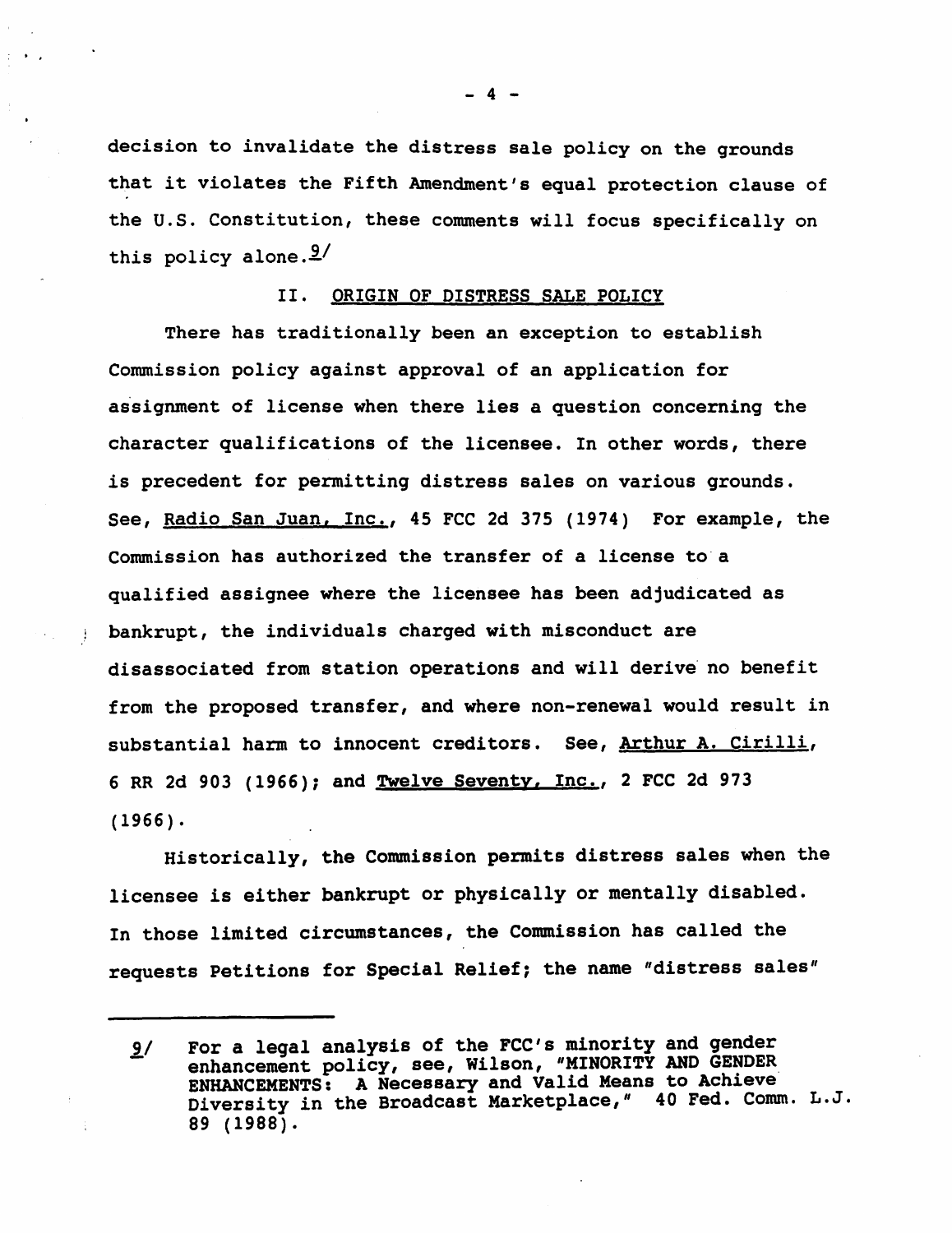does not appear in Commission opinions until the development of Policy Statement, supra. However, the underlying principle and the procedure for effectuating Petitions for Special Relief and distress sales are essentially the same. $10/$ 

The Commission in using its equitable powers determined that when the hearing process would cause great hardship for the licensee and granting an exemption would produce only a slight reduction in the deterrent effect, renewals and assignments could be granted without a hearing despite the presence of unresolved issues concerning the character of the licensee. The typical case in which this type of situation arose was where renewal applications had been designated for hearing, the licensees suffered from physical disability which had either contributed to their alleged wrongdoing or caused the proposed hearing to be unusually burdensome for them. $\frac{11}{1}$ 

The Commission has also used its equitable powers in permitting distress sales in certain bankruptcy cases to protect those, such as the creditors of a bankrupt licensee, likely to sustain harm from the license renewal process. Under such circumstances, the Commission would insist that the licensee

 $-5 -$ 

In the more recent distress sale cases, the Commission  $10/$ has used the term "Petition for Approval of Settlement Agreement." However, the procedure and analysis has remained constant throughout the various types of aforementioned cases.

See, Tinker, Inc., 8 FCC 2d 22 (1967) (held licensee's  $11/$ heart condition prevents his preparation for, and participation in, the hearing); Martin R. Karig, 3 RR 2d 669 (1964) (held, congenial fused spine of licensee justified approval of transfer to aid disabled owner to support himself and family.)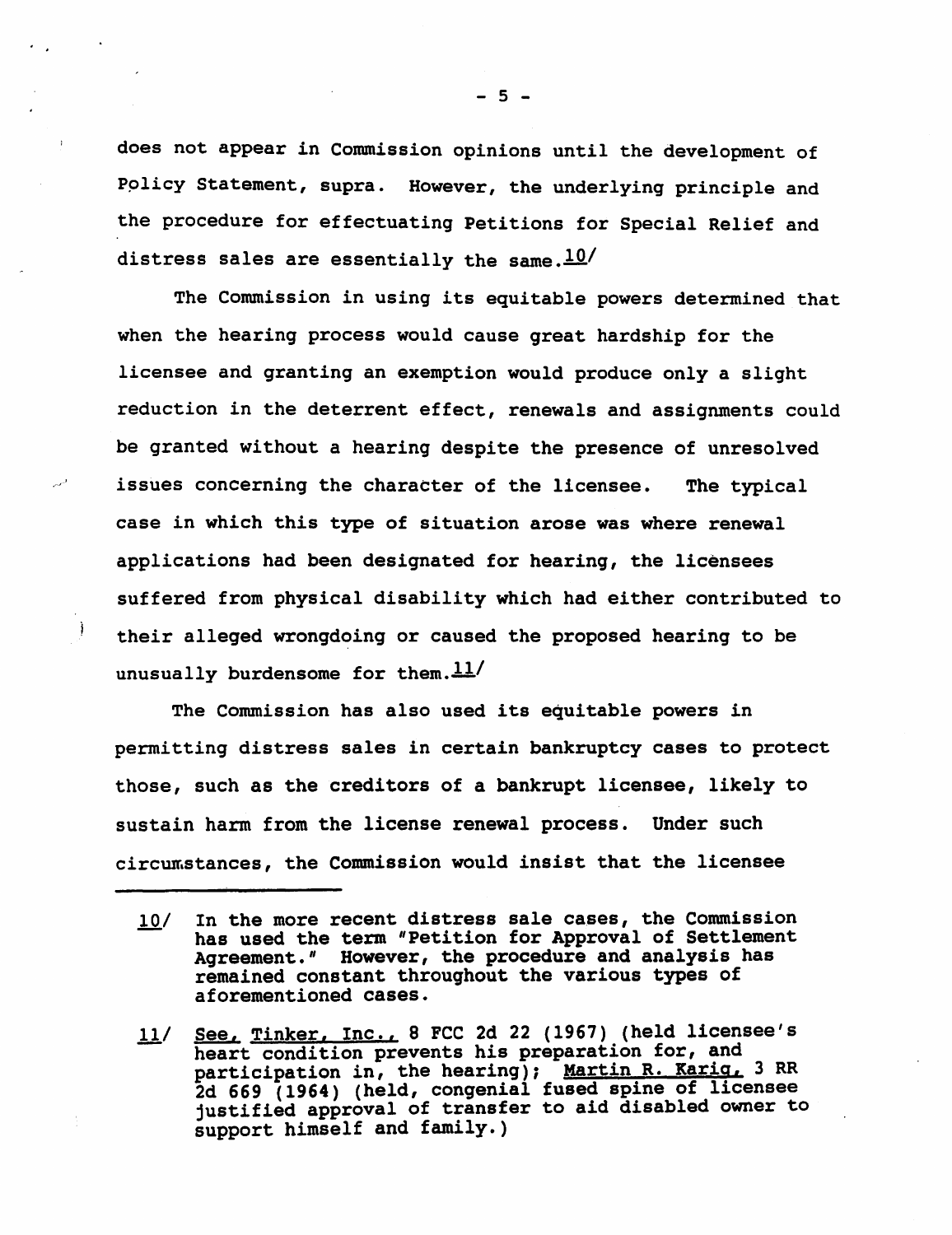agree to retire from broadcasting and reap no profit from the sale of the station. The bankruptcy exception increased the possibility of further departures from the renewal process by using benefit to others -- as opposed to harm to the licensee as the determinative criterion. The Commission also emphasized that a licensee not be given "a profitable escape route from the consequences of his wrongdoing.  $\frac{n12}{}$  The underlying policy which the Commission has applied in cases involving licensees in bankruptcy or receivership is that assignment will not be permitted where there are pending issues concerning a licensee's character qualifications, unless there is a showing that alleged wrongdoers will not benefit from the sale or will derive only a minor benefit which is outweighed by the equities in favor of ) innocent creditors. See e.g., Second Thursday Corporation, 22 FCC 2d 515 (1970), recon. granted, 25 FCC 2d 112 (1970). In so doing, the Commission has said that a licensee's insolvency and the protection of innocent creditors require a careful ad hoc balancing of competing interests in determining whether or not the Commission should authorize the assignment of a license in the face of the unresolved character issues. See, Erwin A. LaRose and Jimmy Lee Swaggart v. FCC, 494 F.2d 1145 (D.C. Cir. 1974).

ý.

Over the years, the Commission has carved out other exceptions to the policy against approval of an application for assignment of license when a question exists concerning the

- 6 -

<sup>12/</sup> Federal Broadcasting System, Inc., 60 FCC 2d 1036, 1040 (1976).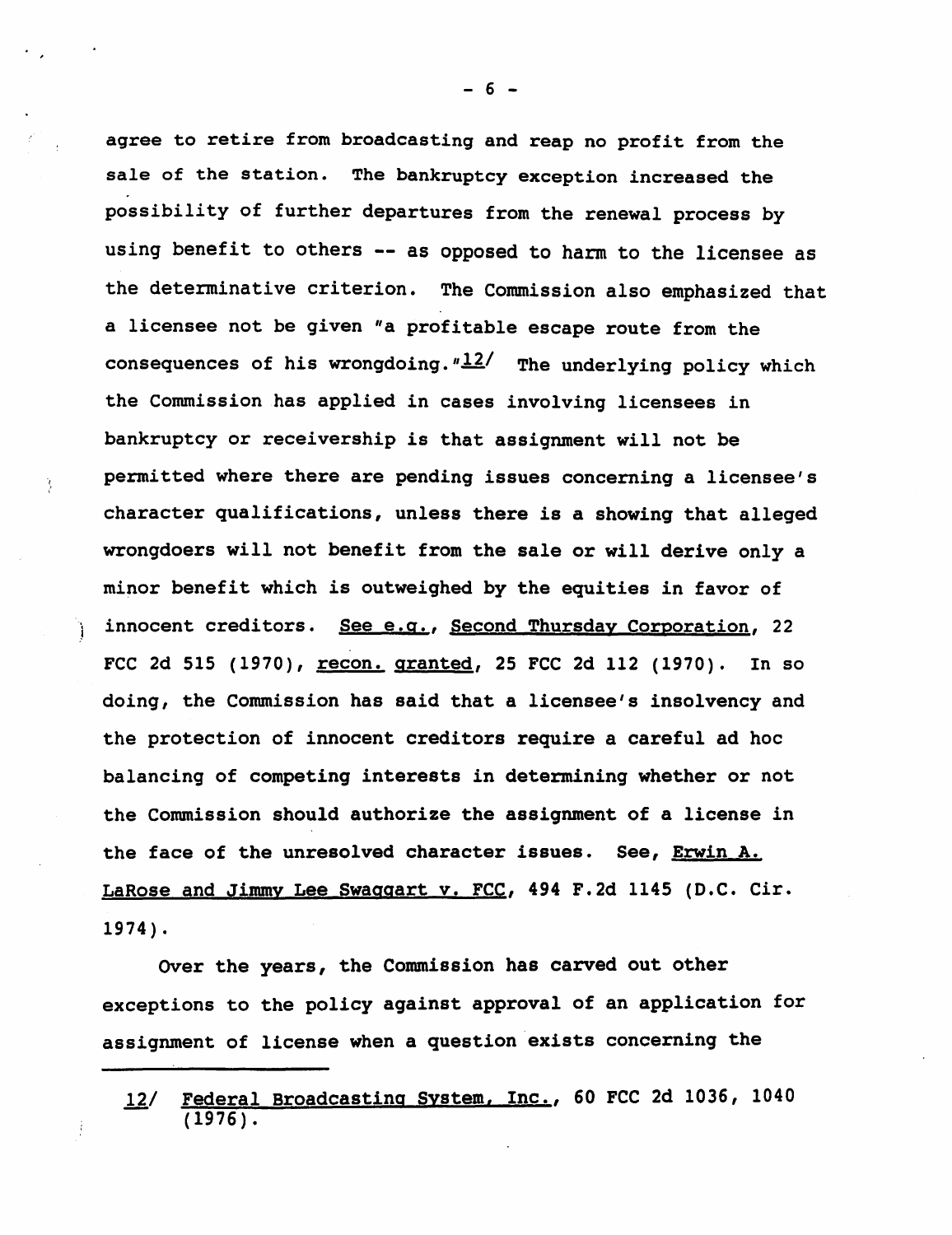character qualifications of the licensee's principals. In Martin R. Karia, 3 RR 2d 669 (1964), the Commission permitted permittee Karig to assign his permit because of his physical disability even after an initial decision revoking a construction permit on character qualifications ground. The Commission's reasoning hinged, in large part, on the fact that Mr. Karig would not be able to educate his four children, and was giving up his only ownership interest in broadcasting and would receive no profit from the sale.

In another case, the Commission terminated a renewal hearing where the controlling owner had pleaded guilty to filing false and misleading statements with the S.E.C., had paid \$3,000,000 in damages in a suit for fraudulent exchange of stock, and had pending criminal charges for five counts of committing perjury before a federal Grand Jury. See, Victor Muscat, 33 FCC 2d 568 (1972). In so dOing, the Commission did not identify, per se, any mitigating circumstances. Id. at 569.

In WMOZ, Inc., 7 RR 2d 373 (1966), the Commission permitted assignment of a station even after a finding that the licensee was unqualified to be a licensee, and stated "[w]e are vested with a broad discretion in our choices of remedies and sanctions,  $\frac{1}{4}$  Id. at 375, and thus it would allow the transfer because of alleged ill health. (Cf. Lorain Journal Co. v FCC, 351 F.2d 824 (1965) (held, Commission has broad discretion to determine choice of sanctions and remedies).

In Twelve Seventy, Inc., 2 FCC 2d 973 (1966), the Commission allowed assignment after hearing, notwithstanding unanswered

- 7 -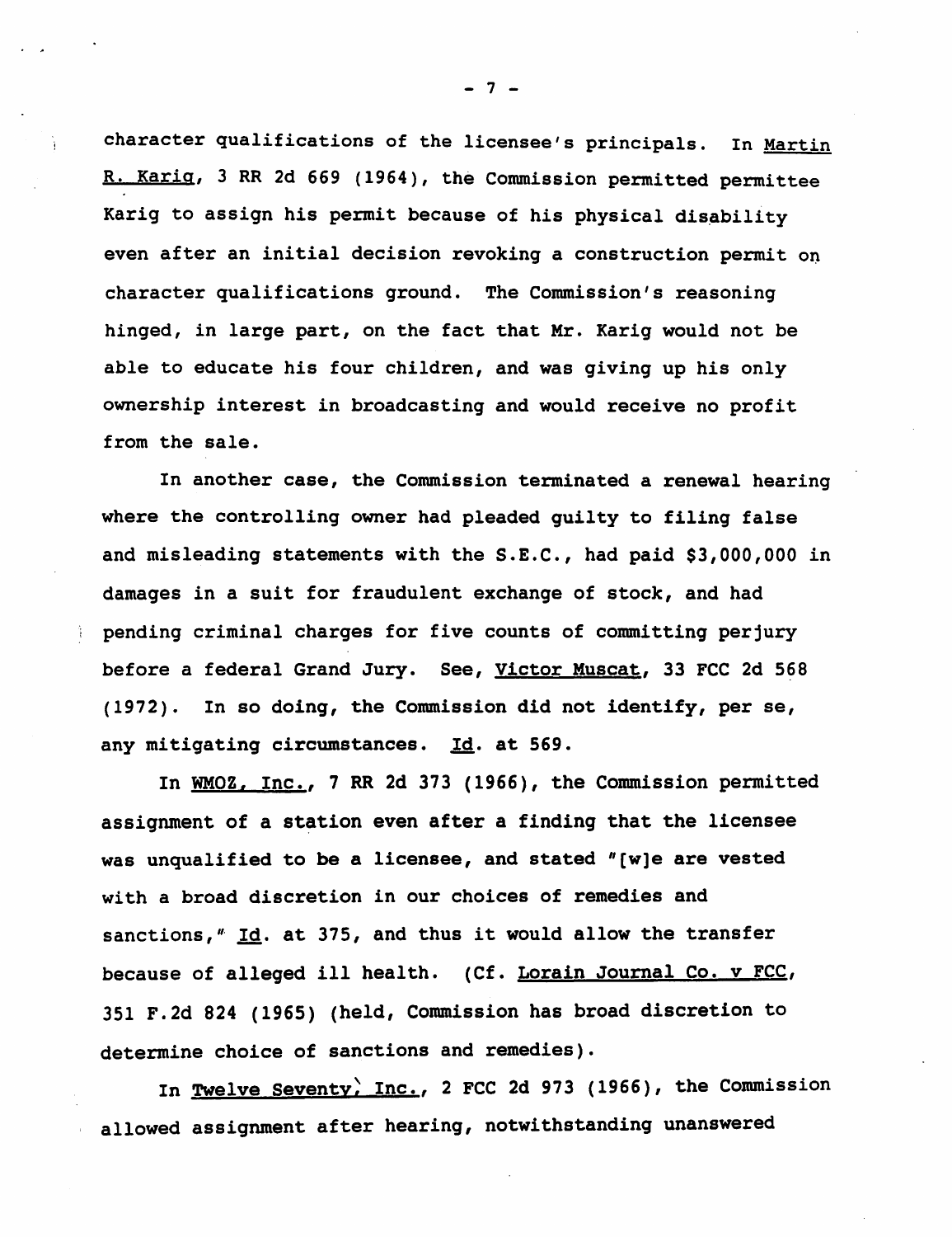questions about benefits to past stockholders. In Radio San Juan, Inc., supra, there were outstanding issues that ordinarily would necessitate an evidentiary hearing, yet the Commission permitted assignment because the licensee "represented that it wants to expeditiously withdraw from broadcasting." Id. at 607- 8 .

In Hertz Broadcasting of Birmingham, Inc., 57 FCC 2d 183 (1976), there was a pending renewal hearing for, among other things, misrepresentations. The Commission permitted the assignment of WENN and WENN-FM by the receiver of the bankrupt licensee, in spite of the fact, that the assignment would benefit the licensee's sole shareholder, Mr. Hertz, by reducing his debts.

As noted by former Commissioner Benjamin Hooks nearly fifteen (15) years ago, "in none of the foregoing cases, which I presume represent the "exceptional circumstances" to which the majority adverts, are the public interest arguments... compelling." Northwestern Indiana Broadcasting, Corp., 60 FCC 2d 205 (1976).

In his dissenting opinion, Commissioner Hooks referred to the reason cited by the Commission for carving out exceptions to the distress sale policy. As the Commission explained: "that [it is a] rare situation in which the Commission has terminated a hearing without resolving the [outstanding] issues...[although] repeatedly [making] it clear that a hearing will not be terminated without resolving issues to determine basic qualifications, barring exceptional circumstances affecting the

- 8 -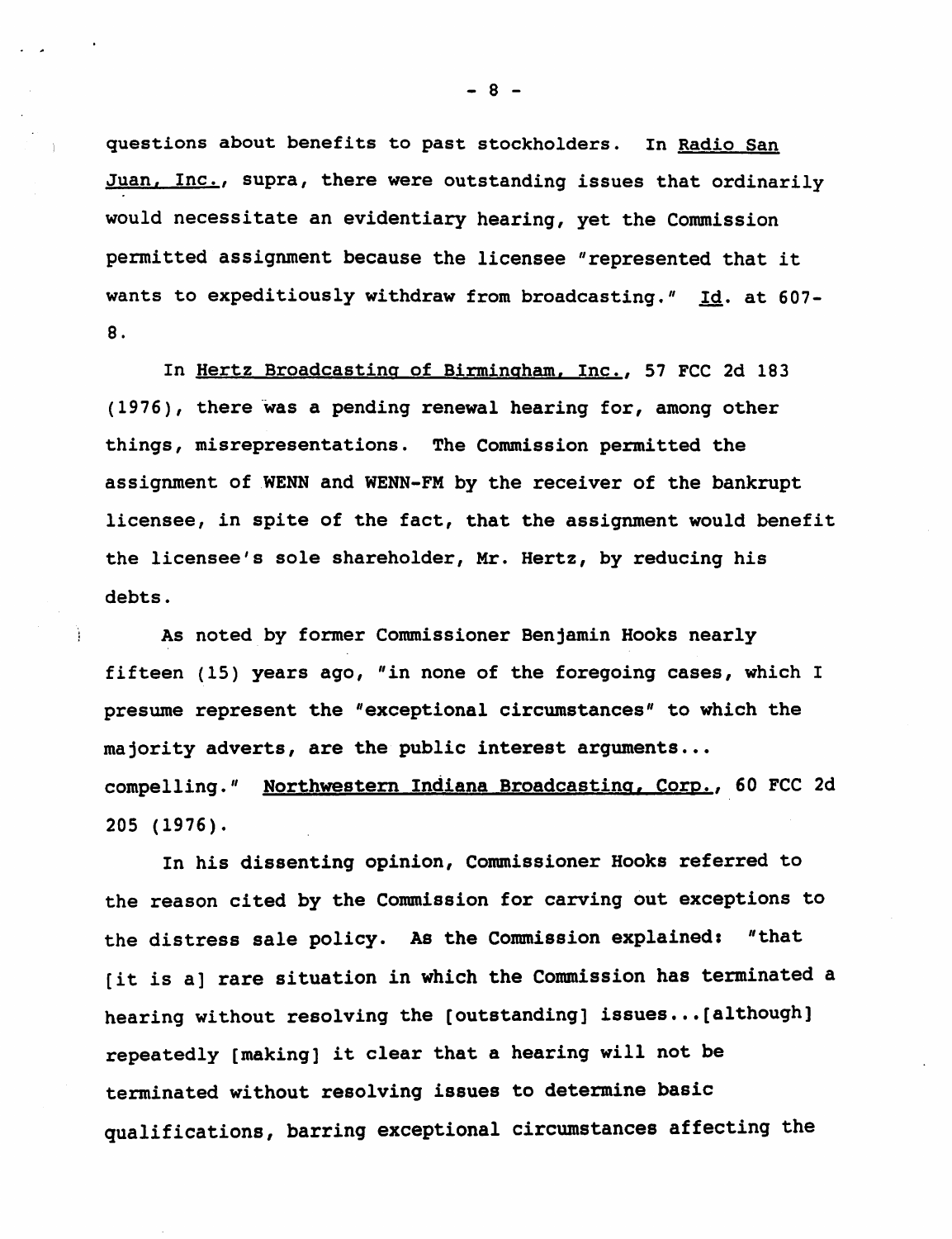thereafter, the Commission issued a Policy Statement endorsing a commitment to increasing significantly minority ownership of broadcast facilities. $15/$  Steps taken by the Commission to implement its policy included an exception to the distress sales policy for minority buyers. Id.

III. MINORITY STATUS AS EXTENSION OF DISTRESS SALE POLICY

It was not until the year 1978 that the minority factor came into play. When the Commission announced its extension of this existing policy in the Policy Statement, it specifically stated that "grants of distress sales [would be] authorized in circumstances to those now obtaining except that the minority ownership interests in the prospective purchaser [would] be a significant factor."  $\frac{16}{1}$  Thus, the 1978 policy was intended to be utilized in essentially the same manner as when the licensee is either bankrupt or physically or mentally disabled. $17/$ 

#### IV. USE OF DISTRESS SALES AFTER 1978

The Commission's most celebrated use of distress sales, or at least in authorizing "Petitions for Special Relief," involved RKO General Inc., the former licensee of 14 radio and television stations in major markets across the country. The Commission's

- *ill*  See, Policy Statement at 1695.
- $17/$ Id. A few months after the Policy Statement was released, the Commission established a minority buyer's listing whereby the FCC maintained a list of minority persons interested in purchasing broadcast facilities, and who wished to make their interests known to sellers, brokers, and other persons who were looking for station buyers. See, Establishment of a Minority<br>Buyer's Listing, 69 FCC 2d 1553 (1978).

<sup>15/</sup> See, Policy Statement, supra.